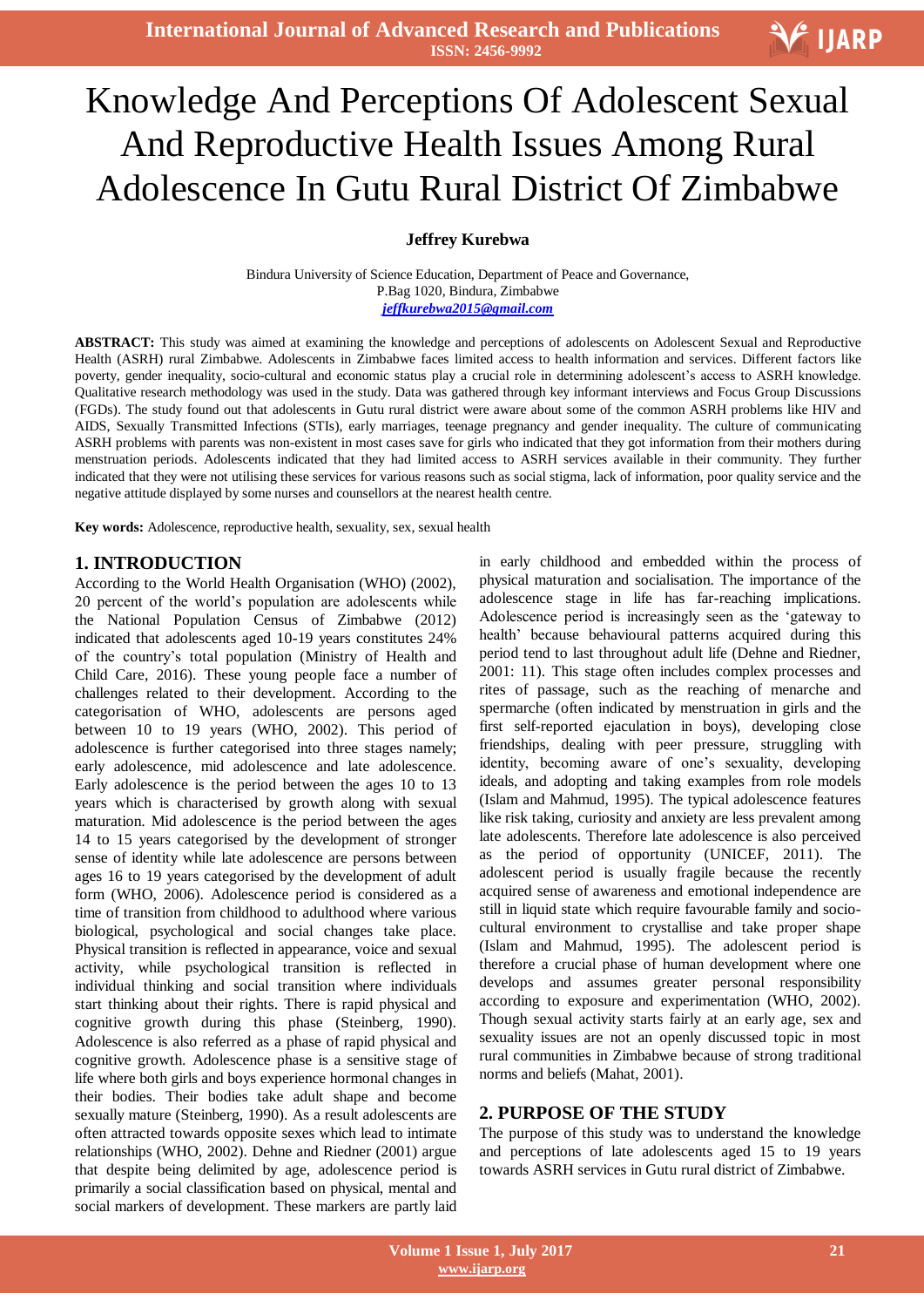

## **3. RESEARCH METHODOLOGY**

Qualitative research methodology was used in this study. Purposive sampling was used in the selection of key respondents who included two nurses from a local clinic, two school teachers responsible for teaching Guidance and Counselling and three parents from the community. Key informants were chosen because of their in-depth knowledge of ASRH. The target group of this study were late adolescents between the ages of 15 to 19 years. The choice for late adolescents was that they are more composed and mature, have acquired major physical changes and obtained cognitive maturity. Three Focus Group Discussions (FGDs) with a total of 30 late adolescents comprised of 18 females and 12 males selected from the community youth networks and school Interact Clubs participated in the study. For participants below 18 years, consent from the parent or guardian was obtained after which an assent was obtained from the adolescent. Documentary search was used to review various instruments and legislations on ASRH such as Constitution of Zimbabwe, Sexual Offences Act, and the Zimbabwe National Population Policy.

#### **4. THEORETICAL FRAMEWORK**

This research was guided by the Health Belief Model (HBM). The model is mainly used in health education and health promotion (Glanz, Rimer and Lewis, 2002). The underlying concept of the HBM is that health behaviour is determined by personal beliefs or perceptions about a disease and the strategies available to decrease its occurrence (Hochbaum, 1958). Personal perception is influenced by the whole range of intrapersonal factors affecting health behaviour. Four perceptions serve as the main constructs of the model. These are perceived seriousness, perceived susceptibility, perceived benefits, and perceived barriers. Each of these perceptions individually or in combination can be used to explain health behaviour (Hochbaum, 1958). Perceived seriousness-this construct focuses on an individual"s belief about the seriousness or severity of a disease. While the perception of seriousness is often based on medical information or knowledge, it may also come from beliefs a person has about the difficulties a disease would create or the effects it would have on his or her life in general (McCormick- Brown, 1999). Perceived susceptibility/ personal risk- this is one of the more powerful perceptions which prompt people to adopt healthier behaviours. The greater the perceived risk, the higher the likelihood of engaging in behaviours that decreases the risk. It is only logical that when people believe they are at risk for a disease, they will be more likely to do something to prevent it from happening. Unfortunately the opposite also occurs. When people believe they are not at risk or have a low risk of susceptibility, unhealthy behaviours tend to result. Perceived benefits- this is a person"s opinion of the value or usefulness of a new behaviour in decreasing the risk of developing a disease. People tend to adopt healthier behaviours when they believe the new behaviour will decrease their chances of developing a certain disease (Graham, 2002). Perceived barriers to change- this is an individual's own evaluation of the obstacles in the way of him or her adopting a new behaviour. Perceived barriers are the most significant in determining behaviour change (Janz and Becker, 1984). In order for a new behaviour to be adopted, a person needs to believe the benefits of the new behaviour outweigh the

 consequences of continuing the old behaviour. This enables barriers to be overcome and the new behaviour to be adopted (Centre for Disease Control and Prevention, 2004). In addition to the four beliefs or perceptions and modifying variables mentioned above, the HBM suggests that behaviour is also influenced by cues to action and self-efficacy. Cues to action- these are events, people or issues that move people to change their behaviour. Examples include illness of a family member, media reports, mass media campaigns, advice from other people or health warning labels on a product (Ali, 2002; Graham, 2002). Self efficacy- This was added to the original four beliefs of the HBM in 1988 (Rosenstock, Strecher, and Becker, 1988). Self efficacy is the belief in one's own ability to do something (Bandura, 1977). People generally do not try to do something new unless they think they can do it. If someone believes a new behaviour is useful (perceived benefit), but does not think he or she is capable of doing it (perceived barrier), chances are that it will not be tried.

#### **4.1 Sexual and Reproductive Health**

According to WHO (2006) sexual health is defined as a state of physical, emotional, mental and social well-being in relation to sexuality. It is not merely the absence of disease, dysfunction or infirmity. Sexual health requires a positive and respectful approach to sexuality and sexual relationships, as well as the possibility of having pleasurable safe sexual experience, free from coercion, discrimination and violence. For sexual health to be attained and maintained, the sexual rights of all persons must be respected, protected and fulfilled. The International Conference on Population and Development (ICPD) (1994) defined reproductive health as a state of complete physical, mental and social well-being and not merely the absence of disease or infirmity in all matters relating to the reproductive system and to its functions and processes. Reproductive health therefore implies that people are able to have a satisfying and safe sex life and that they have the capability to reproduce and the freedom to decide if, when and how often to do so. Implicit in this last condition are the rights of adolescents to be informed and to have access to appropriate health care services that are safe, effective, affordable and acceptable methods of family planning of their choice. During the 1994 ICPD, countries agreed on the need to promote the rights of adolescents to reproductive health education, information and care and greatly reduce the number of adolescent pregnancies. Sex education which is often referred as sexuality education is the process of getting information and developing attitudes and belief about sexual identity, sex, relationships and intimacy (Kirby, 2001). Sex education helps in developing skills about informed choices and sexual behaviour among young people and adolescents which makes them more capable about acting on these choices. Adolescents are exposed to various attitudes and beliefs concerning sex and sexuality. Health messages on sexuality at school emphasise the risks and dangers linked with engaging in early sex. Highly effective sex education and HIV and AIDS prevention programmes affect multiple risk behaviours and can achieve positive health impacts (Kirby, 2005). ASRH service providers should offer comprehensive sex education in order for adolescence to make healthy decisions about their behaviours. Global evidence shows that these programmes on ASRH help adolescents to refrain from or delay sex, reduce the frequency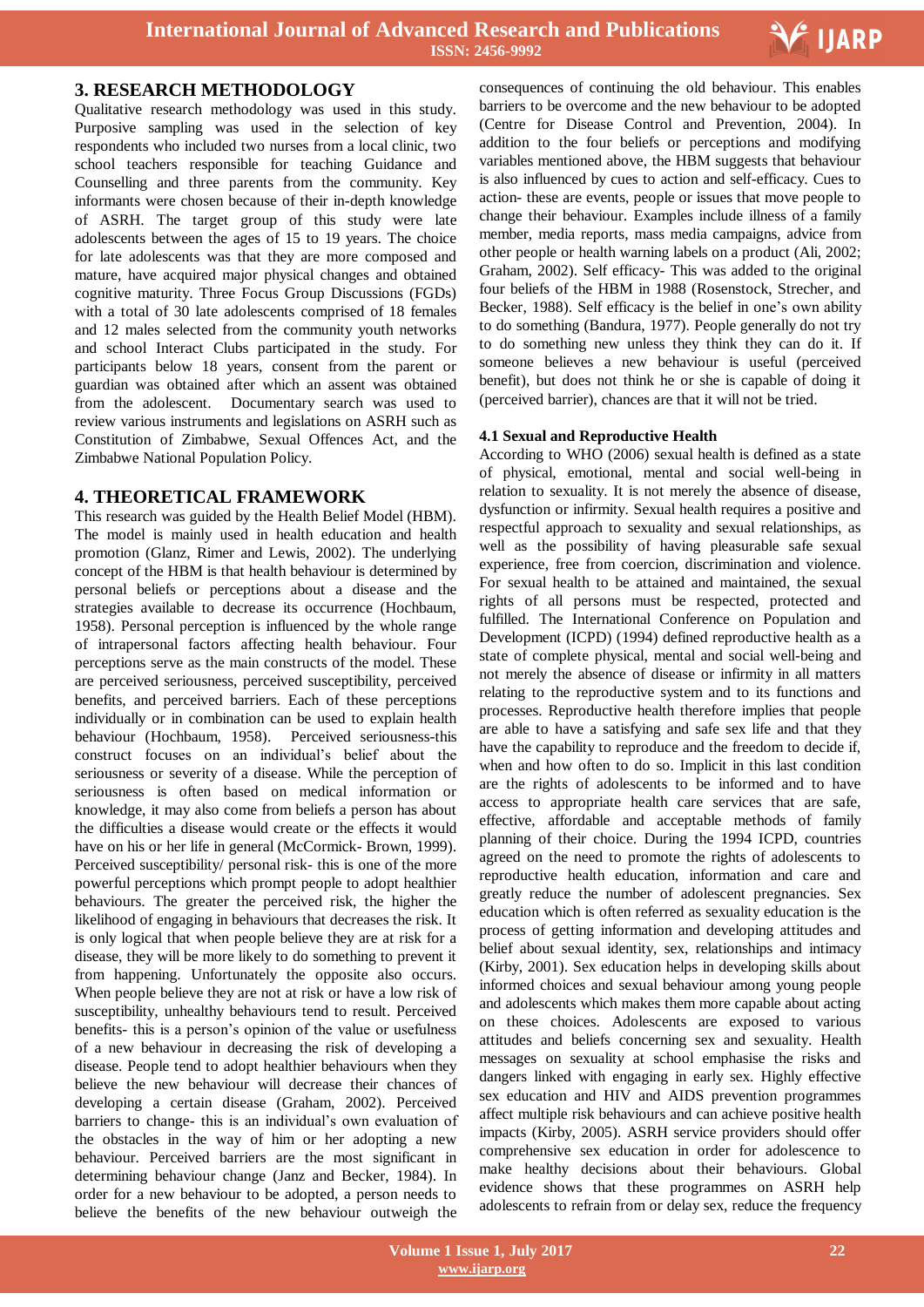

of unsafe sex and the number of sexual partners, increase the use of contraception to prevent unwanted pregnancies and STIs, and in turn, help delay the first birth to ensure a safer pregnancy and delivery (Nanatte, 2009). The *Framework of Action on Sexual Health* developed by WHO in 2014 indicated the correlation between education level and sexual health. One of the most effective ways to improve sexual health in the long-term commitment is to ensure that adolescents and young people are sufficiently educated to make healthy decisions about their sexual lives. Accurate, evidence based, appropriate sexual health information and counselling should be available to all young people. This should be free from discrimination, gender bias and stigma. Such education can be provided in schools, workplaces, community and through health providers and religious leaders (WHO, 2014). Growing evidence has shown that the most important precondition for girls and women to achieve reproductive health is a social and economic environment where they are able to obtain their claims to reproductive health and the ownership over the conditions under which they live (Hartmann, 1987). In most African countries girls and women face difficulties in pursuing the need for their own health especially where there is little control over social and household resources (Schwartz, 2000). Social changes in Zimbabwe influence sexual behaviour and relationships among adolescents. These changes include rapid urbanisation, isolated life with less importance attached to family institution, early puberty, increasing access and influence of mass media. Such changes in behaviour have caused new health problems arising from unprotected sex, while traditional problems such as child marriage, pregnancy and childbirth are still existing in Zimbabwe (WHO, 2014).

#### **4.2 Legislations on ASRH in Zimbabwe**

Zimbabwe has formulated policies and laws related to ASRH. These include the Constitution of Zimbabwe, Sexual Offences Act, National Population Policy and the Ministry of Primary and Secondary Education School Health Policy.

## **4.2.1 The Constitution of Zimbabwe Amendment (No. 20) Act, 2013**

The Constitution of Zimbabwe (2013) guarantees the right to health, including reproductive health to all citizens. It contains a Declaration of Rights that seeks to protect "the fundamental rights of the individual", but not specifically of adolescents. Section 78(1) sets 18 years as the minimum age of marriage in Zimbabwe while Section 26 on marriage provides that no marriage must be entered into without the free and full consent of the intending spouses. This means that forced marriages and child marriages are prohibited under the Constitution and children must not be pledged into marriage.

## **4.2.2 The National Population Policy (1998)**

The National Population Policy of 1988 recognises women"s right to control their fertility. It acknowledges that adolescent fertility is an important issue on both health and social grounds. The policy states that individual rights to choose freely and responsibly the number, spacing and timing of children must be fully respected and that it is essential to recognise the aspirations of women and youth in particular. The policy specifically states the need to address adolescent

 health, with particular emphasis on reproductive health. One of its major goals is to "reduce prevalence of high risk sexual behaviour among the youth" (National Economic Planning Commission, 1998). Some of the specific goals on youth and adolescents are to promote adolescent health with particular emphasis on reproductive health, provision of reproductive health services for all and promotion of male involvement in reproductive health issues (National Economic Planning Commission, 1998).

## **4.2.3 The Sexual Offences Act (2001)**

According to the Sexual Offences Act, sexual intercourse with a girl who is younger than 16 is a crime of statutory rape. It is a crime for anyone over 16 years of age to have sexual intercourse with a "young person", that is anyone under the age of 16 years. The law in this regard has been made to protect girls because at that age even if they consent, they are not old enough to fully realise what it will mean in their lives if they have a sexual relationship. However, there is need for harmonisation of this law with the Constitution of Zimbabwe which sets 18 years as the minimum age of marriage.

#### **4.2.4 Ministry of Primary and Secondary Education School Health Policy**

The objective of the Health Policy is to ensure that children are empowered by being taught SRH at an early age so that knowledge can translate into behaviour. However, the challenge is that schools promote abstinence among pupils, hence assuming no access to ASRH services, yet these adolescents are engaging in sexual activity. In addition, school-based interventions often miss out-of-school youths who occupy a significant proportion of the late adolescent population.

# **5 DISCUSSION OF FINDINGS**

This section is concerned with discussing findings from the study. It focuses on knowledge of ASRH, knowledge on available ASRH services, challenges in accessing ASHR services, adolescent pregnancy and menstrual related issues.

## **5.1 Knowledge of ASRH**

All the respondents who participated in the three FGDs showed their knowledge of ASRH. They explained ASRH in terms of sex organs, sexual activities and sexual health problems. The most common terms that were used to define ASRH were sexual intercourse, family planning, and contraceptive use, STIs, HIV and AIDS. Adolescent girls also mentioned menstruation as part of ASRH. With regards to their major source of information, the adolescents mentioned that they had heard about ASRH from their Guidance and Counselling teachers at school while others mentioned radio and television programmes. The most common method of family planning identified by adolescents was the condom. Adolescents also showed little knowledge about other family planning methods such as *depo provera,* loop, and pills. They were not aware of how to use them, which methods best suit them, and the effects of using such methods. One male respondent indicated that: "I only know the male condom because I have used it and its most commonly used by men. But as for other methods I don"t know." Female adolescents also indicated that they were not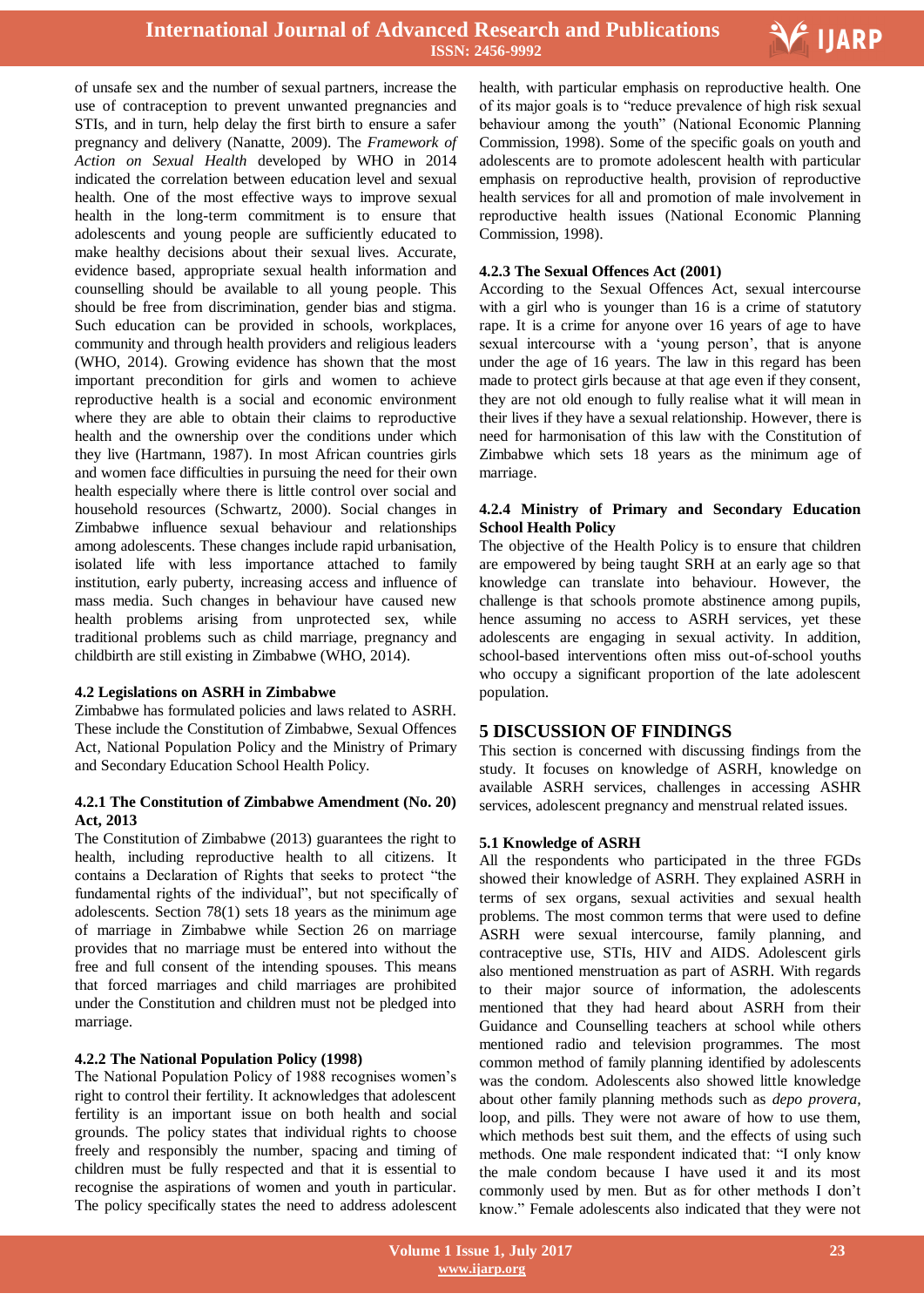

familiar with other methods of family planning. One female respondent mentioned that: "I am not familiar of most methods that are used by women because these are mainly reserved for married people." Late adolescents indicated that they had received at least some of the ASRH information from Guidance and Counselling lessons and social clubs from their schools and peers. Such information included issues on how to say no to sex, methods of birth control such as condoms and where to get them, STIs, and how to prevent HIV infection. One female respondent remarked that: "In most cases we discuss these issues in our Guidance and Counselling classes. But outside the class we only discuss such issues with our peers. In these classes we are discouraged from indulging in premarital sex." From the research it was revealed that premarital sexual relations among adolescents are quiet common. One male respondent indicated that: "As adolescents we engage in sex but it is kept a secret because it is not allowed for people who are not married. If you are caught there is severe punishment for that." Despite the social norms and ethics, these activities tend to occur secretly. It was however, noted that most adolescents lack information and understanding of ASRH issues despite their risk taking and experimenting desire which makes them vulnerable to sexual health problems. In the absence of adequate knowledge late adolescents usually choose not to use any methods or even believe false information. Adolescents are particularly vulnerable to ASRH risks due to factors such as their young age, ignorance of matters related to sexuality and reproductive health, lack of factual knowledge about contraception and their inability or unwillingness to use most family planning and health services (Mago, Ganesh, and Mukhopdhyay, 2005).

#### **5.2 Available ASRH services**

The majority of the respondents had limited knowledge about ASRH services available in their community. One male respondent indicated that; "I know when you need these services you go to the nearest clinic. But I have not been to the clinic to look for such services. As boys we usually look for condoms which we get easily from our shops." Only a few female respondents indicated the role of the Zimbabwe National Family Planning Council (ZNFPC) which provides family planning services through its Community Based Distributors (CBDs) in their community. The major services offered by CBDs are family planning pills, condoms, counselling and education on the best family planning methods. However, adolescents indicated that these CBDs were not accessible as they only targeted married couples. One male respondent highlighted that: "It"s very difficult to access the CBD especially if you are male and single. How do you justify the need for condoms when we are being discouraged from indulging in pre-marital sex?" The knowledge and use of ASRH services can be used to evaluate the acceptability and success of such services. Knowledge is an essential (though not in itself sufficient) component for adolescents to be able to take action to protect their sexual health and the educational system plays a major role in creating that knowledge (Langille, 2000).

## **5.3 Challenges in Accessing ASRH Services**

The major challenges that were faced by adolescents included communication gaps with parents and guardians, stigma

 related to ASRH issues and accessibility of health institutions and other health related problems such as adolescent pregnancies and menstruation. The majority of the respondents in the three FGDs indicated that it was impossible for them to discuss ASRH issues with their parents, guardians or relatives. Female respondents felt that cultural norms have suppressed them in terms of various health rights. A female respondent in one FGD mentioned that: "I find it very difficult to talk of such issues like menstruation with my father or any other male person. Another issue is that these things are not freely talked about in our culture because of the taboos related to the topic." A male respondent was of the view that: "As young people we can openly talk of these issues but I can"t discuss with my father or an elder person. My mother is not open to such topics." One parent from the community indicated that as parents they discussed these issues with adolescents but the focus was on discouraging sex. She further highlighted that: "In as much as we know that our children are engaging in sexual activities, we cannot openly discuss with them. What we can only do is to discourage them from engaging in premarital sex." A school teacher who participated in the study indicated that as teachers they felt they had a moral duty to teach children on ASRH issues but most students were not open especially on issues to do with sex. She mentioned that; "The issue of sex is not an easy topic. School children are not comfortable to discuss about it with older people. But during Guidance and Counselling classes we freely discuss such issues especially with boys." Sex education is taught in schools without the involvement of parents and guardians. It should assist adolescents in delaying sexual activities and to increase safer sexual practices which will eventually contribute to improved well-being of young people. This leads to better decision-making by the youth, empowerment and self determination. A lot of adolescents indulge in premarital sex and mostly use sex as a means of pleasure and economic survival. Lack of access to information, inadequate life skills, lack of access or inability to persist in the use of protective measures and unpredictable sexual encounters, based on non-lasting love affairs, makes adolescents vulnerable to risk. One of the biggest challenges noted by respondents was lack of adolescent friendly centres where they can meet and discuss on issues of ASRH. A female respondent from the study mentioned that; "It would be better if we can have a centre where we can meet as young people. It"s very easy to share information with your peers than with teachers, parents or relatives." A nurse from the local clinic supported the above comment by indicating that: "At our clinic we rarely have adolescents coming to discuss such questions. In most cases we attend to adolescent mothers whom we provide with maternal health education. But for those who are not married we always discourage premarital sex." All the female respondents who participated in the study mentioned some of the challenges they had experienced during their first menstrual cycle. The most commonly cited were pre-menstrual syndrome and dysmenorrhoea. One female respondent highlighted that "I didn"t know what it was. I only shared the experience with my best friend and my mother. It's not a good experience especially if you mess yourself up boys will laugh at you." A female teacher who participated in the study said that "men do not understand menstruation and its implications especially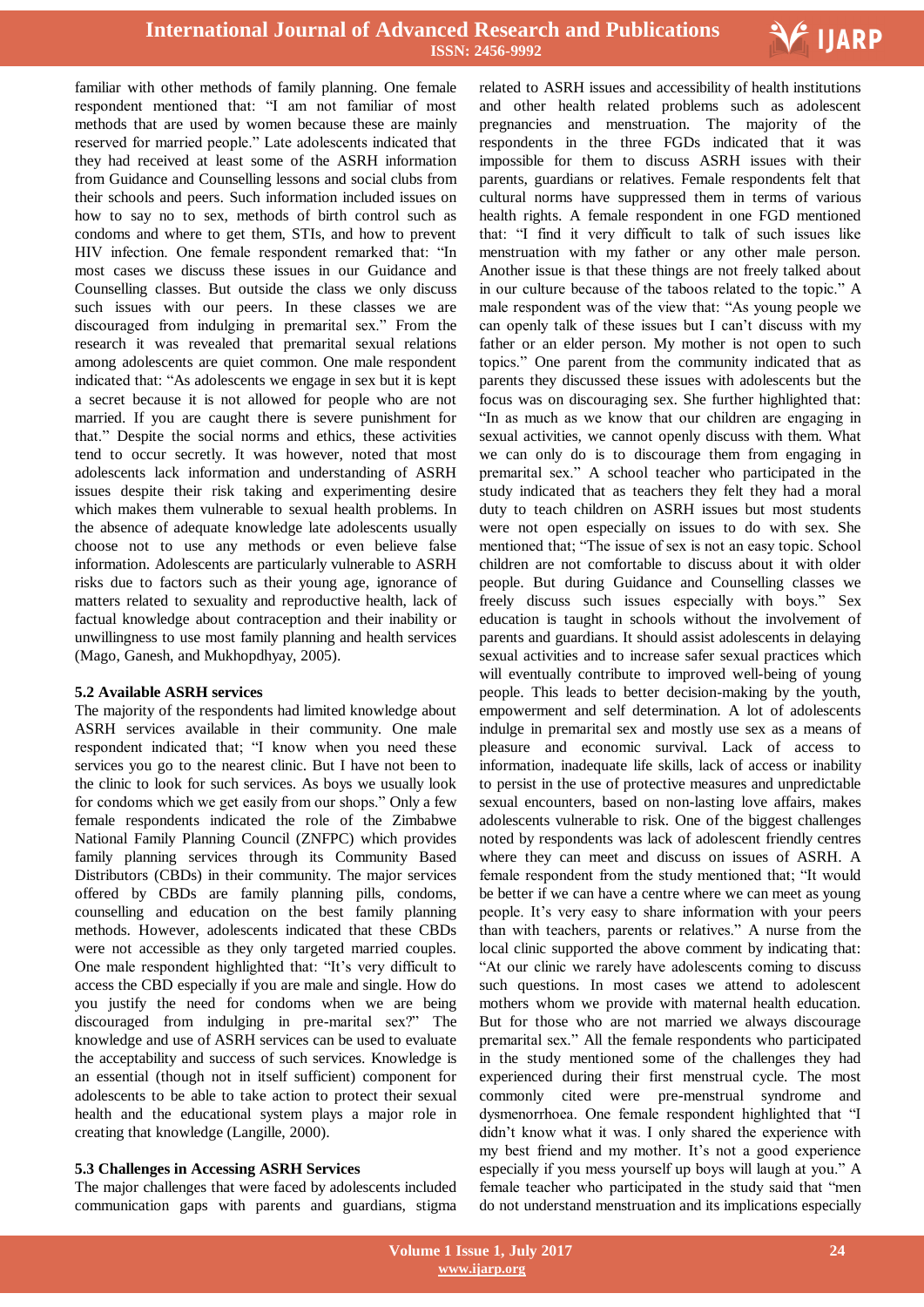

to girls and so they laugh and mock girls who would mess themselves especially those who would have menstruated for the first time." A female respondent further argued that "A major challenge is that girls do not have access to sanitary ware. Sanitary ware is not easily accessible and affordable to these rural girls. In most cases they use pieces of cloth which is not health." Socio-cultural norms are the most significant reason why most adolescents are reluctant to seek ASRH services. Social norms play a particularly strong significant role in shaping young people"s sexual behaviours and form a strong control upon the expression of sexuality (UNICEF, 2011). In rural communities, adolescents are regarded as too young and not allowed to discuss openly about sexual health issues. This creates challenges for young people to access information and services concerning ASRH. The tradition, customs, values and socio-cultural practices have created a boundary between adolescents and older people. This has contributed to stigma around their sexual behaviour, service seeking, and also prevented them in openly discussing sexual matters affecting them. Parent's lack of ASRH knowledge, socio-cultural belief, faith, gender discrimination among other factors makes open discussion about sexual and reproductive health very difficult (Taffa, 2002). In a research by Taffa (2002) in Ethiopia, only 20 percent of parents indicated that they had discussed about SRH issues with their children. Parents-youth communication in sex issues in most rural communities is socially and culturally unacceptable. Sociocultural and traditional norms make it almost impossible for young people and adolescents to talk about puberty and sex with their parents or teachers (WHO, 2004). During the study, it was noted that most adolescents were not accessing ASRH services. The major reasons cited included insufficient drugs at clinics, long distances to health care centres, shortage of nurses and counsellors at clinics, lack of convenience, and money. One nurse from the local clinic cited that; "We don"t have drugs here especially for problems such as STIs. In most cases we ask patients to buy their own medicine form pharmacies at Mupandawana growth point so that we are able to treat them." The CBD for the area indicated that services such as family planning were available but they cannot accessed by single adolescents. She further highlighted that: "As a CBD I only provide education and counselling, distribute condoms and family planning pills to women and men who are married. I can't be seen giving condoms and pills to children of school going age. That"s unacceptable." In a research carried out by the Ministry of Health and Child Care in 2016, it was found that adolescent pregnancy was not a major challenge in Zimbabwe. The adolescent fertility rate for women aged 15-19 years was 115 births per 1,000 women of the same age in 2015. It was also revealed that 9 percent of adolescents aged 10-19 years had never been pregnant and 17 percent of the adolescents aged 15-19 years had experienced pregnancy. Adolescents in rural areas were more likely to be at risk of pregnancy compared to their urban counterparts. The factors associated with pregnancy among adolescents include age, marital status, selfefficacy, alcohol and drug abuse, knowledge of pregnancy, attitude of adolescents towards pregnancy and condoms, peer pressure, poverty, social media and socio-cultural practices (ZIMSTATS, 2015). Access to primary health services is seen as an important component of care and preventive health for adolescents. In most rural communities, there is still lack

 of primary health care services. Where these services are available, a number of reasons prevent adolescents from accessing them. These include the cost and lack of convenience (Society of Adolescent Medicine, 2004). There is a wide gap between the nature services adolescents seek from health care centres and the actual diseases they endure such as STIs. Much of the work has been directed at understanding the barriers adolescents face in accessing health care (Veit, 1996). Studies by WHO indicates that young people and adolescents are often unwilling or unable to obtain health services due to the barriers related to availability, accessibility, acceptability and equity in health services (WHO, 2001). One of the major reasons cited by respondents for not accessing the health care facilities by adolescents was lack of confidentiality even though it is guaranteed by law. The fear of parents or a family member finding out about the visit to a local clinic was a challenge. Other respondents indicated that they were afraid that nurses may not maintain confidentiality especially to their parents or guardians. One male respondent indicated that it was very difficult to get assistance from nurses at these clinics because of the stigma associated with problems such as STIs. He mentioned that "Sometimes nurses are to blame. I know of a friend who had an STI. He went to the clinic and the nurses laughed at him. They mocked him for being irresponsible. After that they told him to go to Gutu Mission hospital where drugs are available. I would rather look for traditional herbs than to face such embarrassment." Another male respondent highlighted that "imagine if my parents heard that I have been treated of an STI at a local clinic. I will not seek treatment from a local clinic." A female respondent indicated that "there is no privacy at the local clinic. All the people from the community are treated there. The nurses know you and will tell your parents if you visit the clinic." The respondents indicated that in most cases they prefer sharing information on ASRH trusted friends, siblings or seek medical help from clinics far away from their homes. In a study to evaluate the factors that discouraged youth from using the youth friendly services in South Africa, it was revealed that inconvenient hours of locations, unfriendly staff and lack of privacy were among the reason adolescents and young people were not using the services (FHI, 2006). In a similar study in Nepal, adolescents believed that service providers at health centres do not keep information confidential (Regmi, 2010). A study conducted in Uganda by Matatu, Njau and Yumkella (2001) found gaps in the skill and knowledge by providers of ARHS. They concluded that at district health centres, the vast majority of adolescent clients sought only antenatal or maternal services. The reasons for not seeking other reproductive health services included little knowledge of available reproductive health services; a perception of negative provider attitudes towards adolescent sexuality; inconvenient health care centre schedules; lack of anonymity and confidentiality in health care centres; fear of ostracism by peers; and embarrassment about disclosing sexually transmitted infections and fear for screening for HIV and Aids (Matatu, Njau and Yumkella, 2001).

## **6. Conclusion**

The study focused on ASRH issues among adolescents in rural Zimbabwe. It revealed that adolescents in rural areas do not have adequate knowledge about ASRH. Late adolescents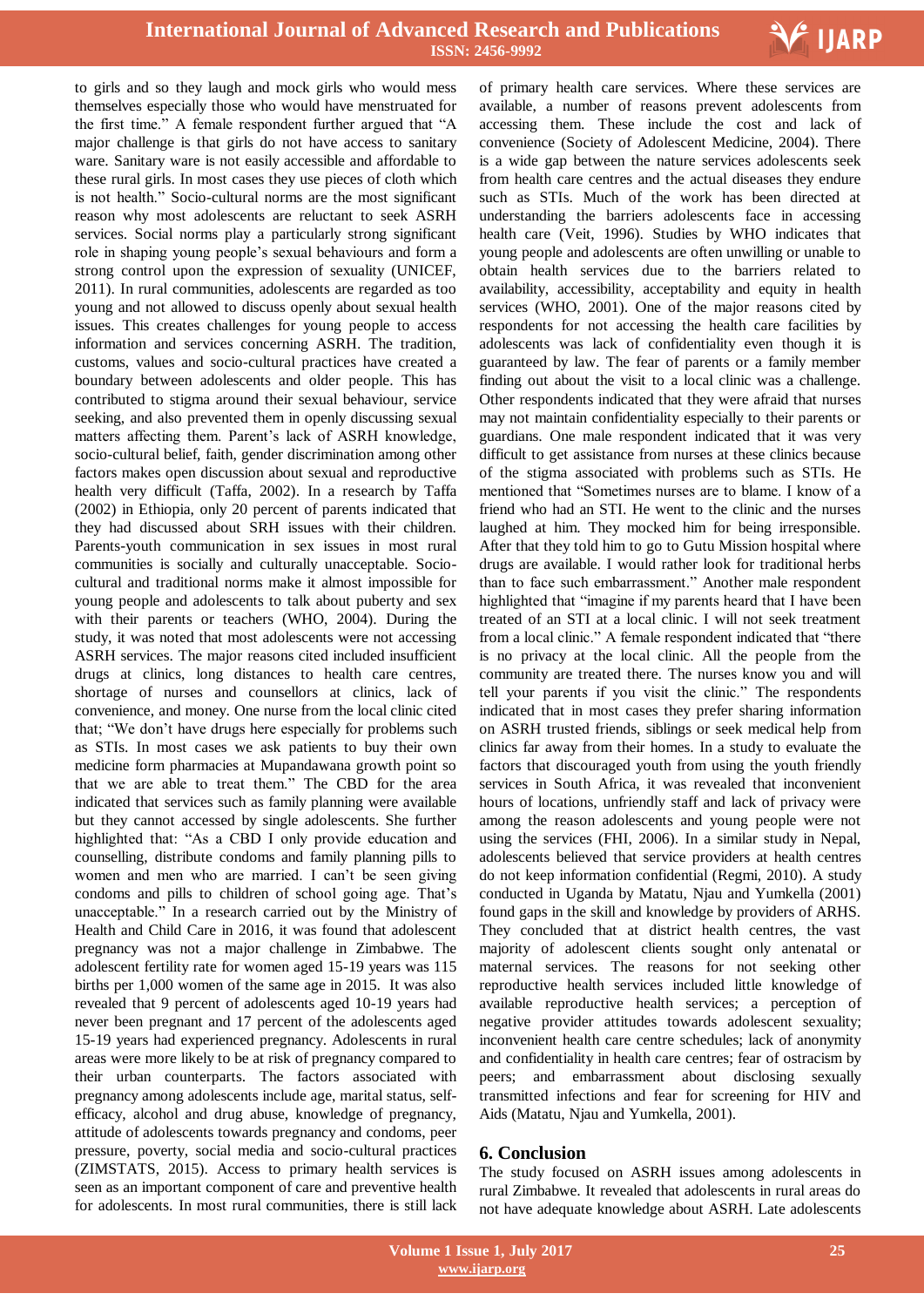

who participated in the study cited some of the major challenges they face in accessing ASRH services such as accessibility of health institutions, stigma, communication gap between parents/guardian and adolescents. The major sources of information cited were schools, friends/peers and media. Legal instruments on adolescent reproductive health were also reviewed. The findings from this study and the supporting evidence from other countries underscore the need for change in the approaches employed in service delivery in order to meet ASRH needs if unwanted pregnancies, transmission of STIs, HIV and AIDS and other dangerous practices like abortions are to be minimised (Erulkar, Onoka, and Phiri, 2005; Ministry of Health and Child Care, 2016; ZIMSTATS, 2015). Adolescents would become empowered to make the right decisions regarding their sexuality through sex education. Sex education does not necessarily go against the cultural beliefs and values, religious commitments and traditional norms of society. Rather, it perfectly supports to promote sexual abstinence, responsible sexual and reproductive life and a reduction in sexual risk-taking behaviour (Taffa, Inge- Klepp, Austveg and Sundby, 1999). Adolescent reproductive health needs would be better served in environments specifically for them such as adolescent–only clinics or health centres that are adolescent friendly. Findings from this study indicate that youth preferred such facilities. The facilities should observe the key principles of privacy, confidentiality and respect for young people, accessibility, gender–friendliness, specially trained service providers and the involvement of adolescents in implementing as well as evaluation of adolescent friendly services and programmes (Taffa, 1999; Regmi, 2010). Adolescent friendly health services should ensure that there is adequate time for client – provider interaction, where peer counsellors are available, and facilities should have convenient hours of operation. The location should be convenient, not overcrowded and shorter waiting for services.

# **References**

- [1]. N.S. Ali. "Prediction of coronary heart disease preventive behaviours in women: A test of the Health Belief Model." Women and Health, 35(1):83- 96. 2002.
- [2]. S. Awasthi; M. Nichter, and V.K. Pande. "Developing an interactive STD prevention programme for youth: Lessons from a north Indian slum." Studies in Family Planning, 31: 138-150.2000.
- [3]. A. Bandura. "Self –efficacy: Towards a unifying theory of behavioural change." Psychological Review, 84: 191-215.1977.
- [4]. Centers for Disease Control and Prevention (CDCP). Program Operations Guidelines for STD Prevention: Community and Individual Behaviour Change Interventions. www.cdc.gov. 2004.
- [5]. J.S. Chafetz. "The gender division of labour and the reproduction of female disadvantage: toward an integrated theory." Journal of Family Issues, 9:108– 131. 1988.
- [6]. Government of Zimbabwe. Constitution of Zimbabwe 2013 (Amendment Number 20). Harare: Government Printer.2013.
- [7]. K.L. Dehne, and G. Riedner. "Adolescence a dynamic concept." Reproductive Health Matters, 9(17): 11-15. 2001.
- [8]. A.S. Erulkar, C.J. Onoka, and A. Phiri. "What is youth- friendly? adolescents' preferences for reproductive health services in Kenya and Zimbabwe." African Journal of Reproductive Health 9(3):51-58. 2005.
- [9]. C.A. Ford, S.L. Thomsen, and B. Compton. "Adolescents" interpretations of conditional confidentiality assurances." Journal of Adolescent Health, 29:156-159. 2001.
- [10]. S.E. Forhan, S.L. Gottlieb, M.R. Sternberg, F. Xu, S.D. Datta, G.M. McQuillan, S.M Berman, and L.E. Markowitz. "Prevalence of sexually transmitted infections among female adolescents aged 14 to 19 in the United States." Pediatrics, 124: 1505-1512. 2009.
- [11]. K. Glanz, B.K. Rimer, and F.M. Lewis(eds). Health Behaviour and Health Education  $(3<sup>rd</sup>$  ed.). San Francisco: Jossey-Bass. 2002.
- [12]. M.E. Graham. "Health beliefs and self breast examination in black women." Journal of Cultural Diversity, 9(2):49-54.2002.
- [13]. B.B. Gubhaju. "Adolescent reproductive health in Asia." Asia Pacific population journal, 17: 97-119. 2002.
- [14]. B. Hartmann. Reproductive rights and wrongs. New York: Harper and Row. 1987.
- [15]. G.M. Hochbaum. Public Participation in Medical Screening Programs: A Socio-Psychological Study (Public Health Service Publication No. 572). Washington, DC: Government Printing Office. 1958.
- [16]. International Planned Parenthood Federation (IPPF). Understanding adolescents: an IPPF report on young people's sexual and reproductive health needs. London: International Planned Parenthood Federation. 1994.
- [17]. M.M. "Islam, and M. Mahmud. Contraception among adolescents in Bangladesh." Asia-Pacific Population Journal 10(1): 21-38. 1995.
- [18]. N.K. Janz, and M.H. Becker. The Health Belief Model: A decade later. Health Education Quarterly, 11(1):1-47. 1984.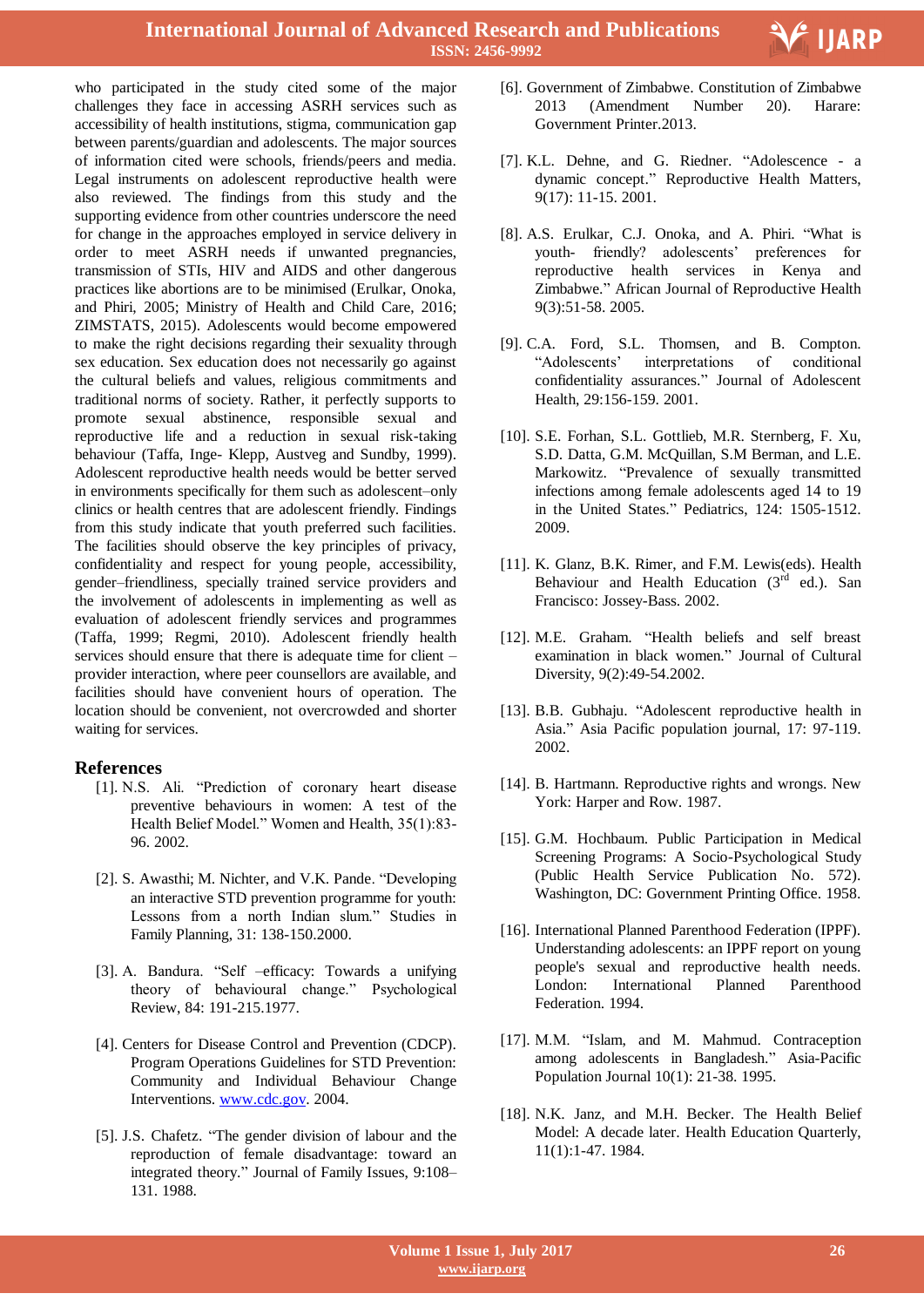

Ξ

- [19]. C. Kambikambi. Young males' perception and use of reproductive health services in Lusaka, Zambia. South Africa: University of Western Cape. 2014.
- [20]. D. Kirby. Emerging answers: research findings on programs to reduce teen pregnancy. Washington, DC: National Campaign to Prevent Teen Pregnancy. 2001.
- [21]. D.B. Langille. Adolescent Sexual Health Services and Education: Option for Nova Scotia. Policy Discussion Series Paper No.8, December, Dalhousie University. 2000.
- [22]. A. Mago, M. Ganesh and S. Mukhopadhyay, Adolescent Sexual and Reproductive Health and Rights in India. CREA: New Delhi. 2005.
- [23]. G. Mahat, and M.A. Scoloveno. "Factors influencing health practices of Nepalese adolescent girls." Journal of Pediatric Health Care, 15: 251– 255. 2001.
- [24]. G. Martinez, J. Abma, and C. Copen. "Educating teenagers about sex in the United States." NCHS Data Brief, 44: 1-8. 2010.
- [25]. S. Matatu, W. Njau and F. Yumkella. To reach the youth: creating adolescent – friendly reproductive health in Uganda. Paper Submitted for Poster Session 86 at the IUSSP General Population Conference Salvador- Brazil. 2001.
- [26]. K. McCormick-Brown, K. Health Belief Model. www.hsc.usf.edu. 1999.
- [27]. Ministry of Health and Child Care. Zimbabwe National Adolescent Fertility Study, Harare: MoHCC. 2016.
- [28]. National Economic Planning Commission. Zimbabwe National Population Policy. National Economic Planning Commission, Harare: Government Printer. 1998.
- [29]. S. Naswa, and Y.S. Marfatia. "Adolescent HIV/AIDS: issues and challenges." Indian Journal of Sexually Transmitted Diseases, 31:1-10. 2010.
- [30]. T. Palys. Purposive sampling: the sage encyclopaedia of qualitative research methods. Sage: Los Angeles. 2008.
- [31]. R. Paudel, T. Upadhyaya, and D.P. Pahari. "People's perspective on access to health care services in a rural district of Nepal." Journal of the Nepal Medical Association, 52: 20–24. 2012.
- [32]. P.R. Regmi, E.V. Teijlingen, P. Simkhada, and D.R. Acharya, D.R. Barriers to sexual health services for young people in Nepal. Journal of Health, Population and Nutrition, 28: 619-627. 2012.
- [33]. I.M. Rosenstock, V.J. Strecher, and M.H. Becker. "Social learning theory and the Health Belief Model." Health Education Quarterly, 15(2): 175- 183. 1988.
- [34]. P. Sharma, C. Malhotra, D.K. Tanjea and R. Saha. "Problems related to menstruation amongst adolescent girls." The Indian Journal of Paediatrics, 75: 125-129. 2008.
- [35]. N. Taffa, G. Bjune, J. Sundby, P. Gaustad, P and A. Alestrom. Prevalence of gonococcal and chlamydial infections and sexual risk behaviour among youth in Addis Ababa, Ethiopia. Sexually Transmitted Diseases; 29: 828-833. 2002.
- [36]. N. Taffa, K. Inge-Klepp, B. Austveg and J. Sundby. Adolescent sexual and reproductive health: review of current facts, programmes and progress since ICPD. Norwegian Ministry of Foreign Affairs and Norwegian Board of Health. 1999.
- [37]. United Nations Children"s Emergency Fund (UNICEF) (2012). Progress for children: a report card on adolescents. New York: UNICEF. 2012.
- [38]. F.C. Veit, L.A. Sanci, C.M. Coffey, D.Y. Young and G. Bowes. Barriers to effective primary health care for adolescents. Medical Journal of Australia; 165: 131–133. 1996.
- [39]. G. Wang. Reproductive health and gender equality. Farnham, Surrey, GBR: Ashgate Publishing Group. 2010.
- [40]. World Health Organisation. Adolescence the critical phase - The challenges and the potential. New Delhi: WHO Regional Office for South-East Asia. 1997.
- [41]. World Health Organisation (WHO). Defining sexual health. A report of a technical consultation on sexual health 28-31 January 2002, Geneva: WHO. 2006.
- [42]. World Health Organisation (WHO). Global consultation on adolescent-friendly health services: A consensus statement. Geneva: WHO. 2002.
- [43]. World Health Organisation (WHO). Global prevalence and incidence of selected curable sexually transmitted infections. Geneva: WHO. 2012.
- [44]. World Health Organisation (WHO). Programming for adolescent health and development. A report of a WHO/UNFPA/UNICEF study group on programming for adolescent health. Geneva: WHO. 1999.
- [45]. World Health Organisation (WHO). Sexually Transmitted Infections: issues in adolescent health and development. Geneva: WHO. 2004.